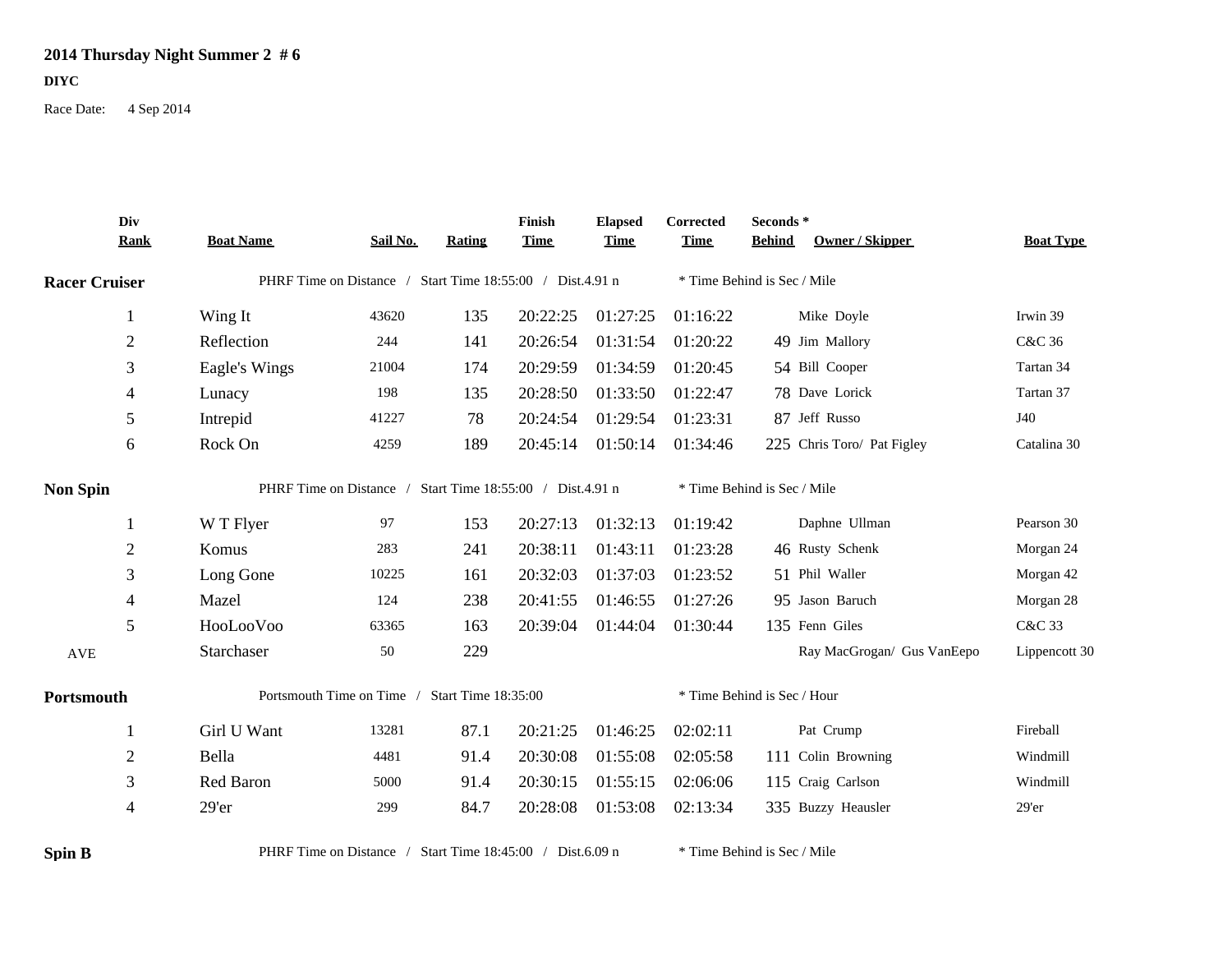|                  | 1              | Untouchable                                               | 11    | 111 | 20:16:39 | 01:31:39 | 01:20:23 | Allen Saunders                | Elliott 770        |  |  |  |
|------------------|----------------|-----------------------------------------------------------|-------|-----|----------|----------|----------|-------------------------------|--------------------|--|--|--|
|                  | $\overline{c}$ | Mal de Mer                                                | 747   | 156 | 20:23:26 | 01:38:26 | 01:22:36 | 22 Richard Karran             | Wavelength 24      |  |  |  |
|                  | 3              | Tenacity                                                  | 241   | 132 | 20:24:32 | 01:39:32 | 01:26:08 | 57 Ken Hardy                  | Laser 28           |  |  |  |
|                  | $\overline{4}$ | 88                                                        | 88    | 111 | 20:22:46 | 01:37:46 | 01:26:30 | 60 David Ciesla               | J70                |  |  |  |
|                  | 5              | Abracadabra                                               | 511   | 156 | 20:27:43 | 01:42:43 | 01:26:53 | 64 Bob Van Horn/ Doug Roberts | Wavelength 24      |  |  |  |
|                  | 6              | Junior                                                    | 41186 | 123 | 20:24:45 | 01:39:45 | 01:27:16 | 68 Frank Selph Jr             | J27                |  |  |  |
|                  | 7              | Whirligig                                                 | 82    | 141 | 20:26:39 | 01:41:39 | 01:27:20 | 68 Charlie Cushing            | Ulitimate 20       |  |  |  |
|                  | 8              | Privateer                                                 | 282   | 132 | 20:26:50 | 01:41:50 | 01:28:26 | 79 Chris Jones                | S <sub>2</sub> 9.1 |  |  |  |
|                  | 9              | Boat                                                      | 57    | 156 | 20:29:41 | 01:44:41 | 01:28:51 | 83 Larry Willis               | Wavelengh 24       |  |  |  |
|                  | 10             | Volant II                                                 | 99    | 177 | 20:32:48 | 01:47:48 | 01:29:50 | 93 John Gifford               | J22                |  |  |  |
|                  | 11             | Dr Bligh                                                  | 30    | 132 | 20:34:05 | 01:49:05 | 01:35:41 | 151 Mike Maher                | S <sub>2</sub> 9.1 |  |  |  |
|                  | 12             | Forerunner                                                | 23656 | 132 | 20:35:23 | 01:50:23 | 01:36:59 | 164 Tim Ruman/ Frank Selph    | <b>J30</b>         |  |  |  |
| <b>DNF</b>       | 14             | Meltemi                                                   | 40787 | 132 |          |          |          | Alex Korakis                  | S <sub>2</sub> 9.1 |  |  |  |
| <b>Melges 24</b> |                | PHRF Time on Distance / Start Time 18:40:00 / Dist.6.09 n |       |     |          |          |          | * Time Behind is Sec / Mile   |                    |  |  |  |
|                  | 1              | Rogue                                                     | 457   | 75  | 20:08:30 | 01:28:30 | 01:20:53 | Bob Kroetsch                  | Melges 24          |  |  |  |
|                  | $\overline{c}$ | Whiplash                                                  | 27    | 75  | 20:12:39 | 01:32:39 | 01:25:02 | 41 David Clement              | Melges 24          |  |  |  |
|                  | $\mathfrak{Z}$ | Wicked Witch                                              | 719   | 75  | 20:15:27 | 01:35:27 | 01:27:50 | 68 Joe Blouin                 | Melges 24          |  |  |  |
| J24              |                | PHRF Time on Distance / Start Time 18:40:00 / Dist.6.09 n |       |     |          |          |          | * Time Behind is Sec / Mile   |                    |  |  |  |
|                  | 1              | Rabble Rouser                                             | 292   | 171 | 20:19:09 | 01:39:09 | 01:21:48 | Scott MacGregor               | J24                |  |  |  |
|                  | 2              | Sabotage                                                  | 1858  | 171 | 20:19:41 | 01:39:41 | 01:22:20 | 5 Nate Vilardebo              | J24                |  |  |  |
|                  | $\mathfrak{Z}$ | Kraken                                                    | 3203  | 171 | 20:21:01 | 01:41:01 | 01:23:40 | 18 Jeffrey Siewert            | J24                |  |  |  |
| Spin A           |                | PHRF Time on Distance / Start Time 18:50:00 / Dist.6.09 n |       |     |          |          |          | * Time Behind is Sec / Mile   |                    |  |  |  |
|                  | 1              | No Limit                                                  | 39526 | 42  | 20:13:43 | 01:23:43 | 01:19:27 | Burns/Hobbs/ Zonnenberg       | Farr 395           |  |  |  |
|                  | $\overline{c}$ | Mad Cow 2                                                 | 46453 | 57  | 20:15:33 | 01:25:33 | 01:19:46 | 3 Dave German/ Ed Ruark       | <b>B32</b>         |  |  |  |
|                  | 3              | J-Hawk                                                    | 46625 | 72  | 20:22:43 | 01:32:43 | 01:25:25 | 59 Dave Arata                 | J105               |  |  |  |
|                  | 4              | Wired                                                     | 39511 | 42  | 20:20:09 | 01:30:09 | 01:25:53 | 63 Allen Thomas               | Farr 395           |  |  |  |
|                  | 5              | Time Bandit                                               | 73    | 72  | 20:23:21 | 01:33:21 | 01:26:03 | 65 George Haynie              | <b>J35</b>         |  |  |  |
|                  | 6              | Fire & Ice                                                | 83198 | 81  | 20:24:53 | 01:34:53 | 01:26:40 | 71 George Cussins             | J105               |  |  |  |
|                  | 7              | Rocket                                                    | 48    | 72  | 20:26:00 | 01:36:00 | 01:28:42 | 91 Tarry Grimsdale            | <b>J35</b>         |  |  |  |